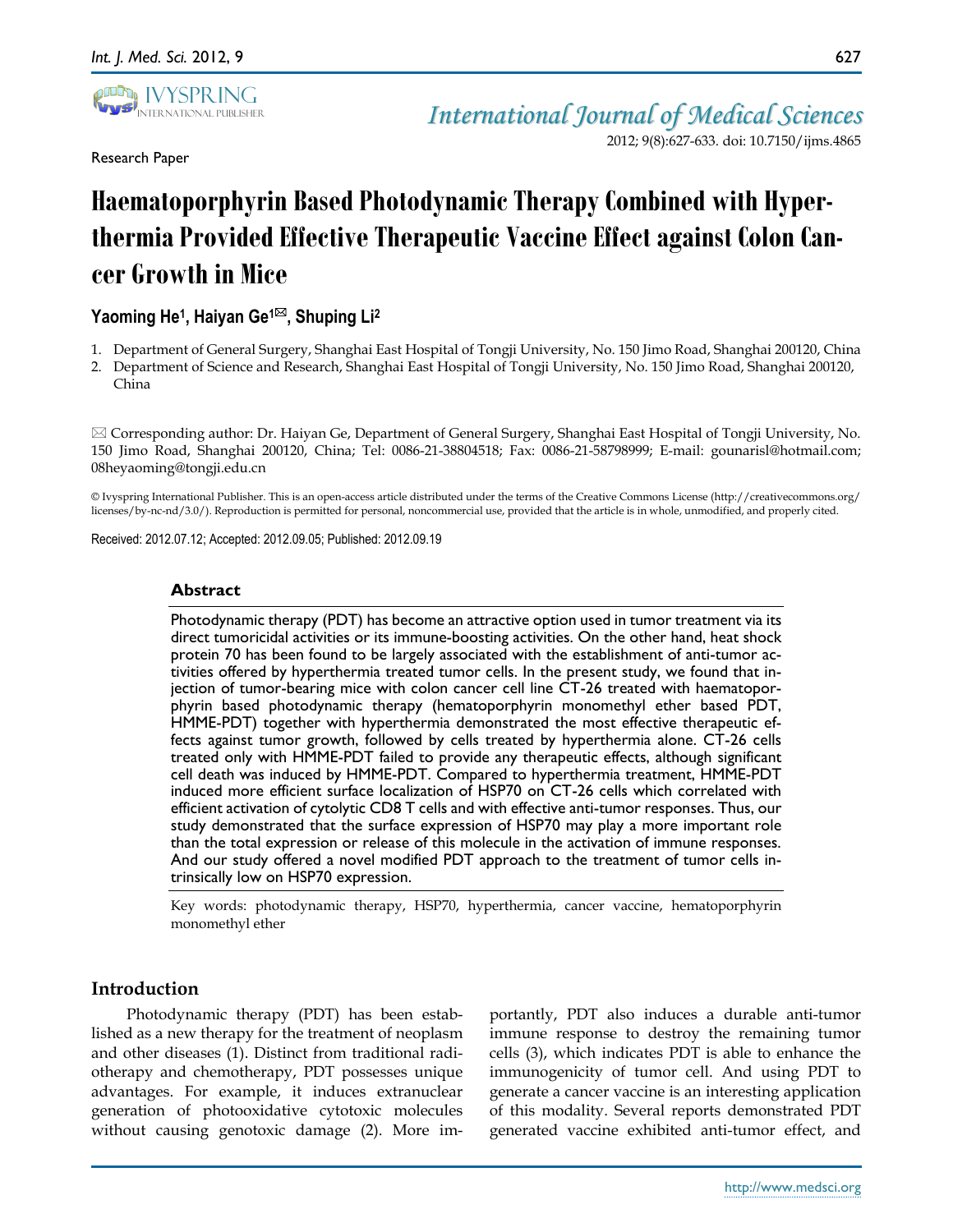some mechanisms were mentioned. For example, Gollnick used photofrin, a porphyrin-derived photosensitizer, and showed that PDT treated EMT6 tumor cells displayed protective vaccine effects against tumor growth, and the protective effects were correlated with enhanced activation of dendritic cells (4). Korbelik and his colleagues found that the BPD-PDT and Ce6-PDT could provide a therapeutic vaccine effects agaist SCCVⅡ tumor. The former one was likely resulted from increased surface expression of HSP70 and complement oponozation (5), the latter one from membrane lipid alteration and cell apoptosis (6). Treatment of liver cancer cells with hematoporphyrin monomethyl (HMME), a porphyrin-derived photosensitizer, has been shown to offer some preventive vaccine effects against liver carcinoma (7). When we attempted to injection of colon cancer CT-26 cells treated with HMME-PDT, it failed to demonstrate a therapeutic vaccine effect. One of the noted differences between Korbelik's and our study was that the SCCV II cell line they used highly expressed HSP70.

Heat shock protein 70 (HSP70), as its name indicated, is normally induced by heat stress (8). In fact, HSP70 appears to be the most studied heat shock protein towards its beneficial effects offered by heat treated tumors(9). Unlike other kinds of photosensitizers used in PDT therapy which can induce the expression of HSP70, porphyrin-derived photosensitizers seemed to be less effective in the induction of HSP70 expression (10), but tends redistribute HSP70 to cell surfaces (11) which then facilitates the development of adaptive immunity (12). Therefore, in the current study we designed a novel approach to combine hyperthermia with HMME-PDT to achieve both elevated expression of HSP70 and its enhanced surface localization on treated tumor cells in hope that improved therapeutic effects would be acquired.

## **Materials and Methods**

#### **Animals and tumor induction in vivo**

Poorly immunogenic mouse colon carcinoma cell line CT-26 and 6-8 weeks old female Balb/c mice (host for CT-26 tumor) were used in this research. Tumor was induced via injection of  $2 \times 10^5$  CT-26 cells subcutaneously on the right lower abdomen. The tumor growth was recorded based on the diameters measured with caliper and the volume of tumor was calculated with formula as volume =  $0.5 \times a$ (longest diameter) $\times$ b<sup>2</sup>(the longest diameter perpendicular to a).

#### **Cell treatments**

CT-26 cells were cultured in  $37^{\circ}$ C and  $5\%$ CO<sub>2</sub> in

high glucose DMEM medium. For PDT treatment, CT-26 was cultured in complete medium containing hematoporphyrin monomethyl (HMME) in different dilutions for 12 hours, and then washed with PBS for 3 times. The cells were transferred to serum free medium before being irradiated with 630nm light via semi-conductor laser at a dose of 5J/cm<sup>2</sup> (ALA-PDT KDL300) for 20 min. Therefore, HMME-PDT was used to represent the PDT treatment. For PDT combined with hyperthermia abbreviated as heat-PDT, treatment of cells at 41℃ was performed at the last third hour of HMME incubation.  $1 \times 10^7$  PDT-treated CT-26 cells were diluted in 50µl PBS before they were used for injection. For hyperthermia stress, CT-26 cells were incubated in water bath at 41<sup>o</sup>C for 1 hour, and then incubated in normal condition for 3 hours. After cell number was evenly adjusted as that of PDT-treated cells, they were subjected to 3 cycles of freezing and thaw (- 80℃ for 20 min and 37℃ for 10 min) to eliminate living tumor cells, and this group is named as heat-F/T.

#### **Immunization**

Five days after tumor implantation when tumors usually reached approximate 3 mm in largest diameter, mice were immunized with differently treated cells by single subcutaneous peritumoral injection as described (5). Injected cells were generated from cells treated with HMME-PDT, heat-PDT or heat-F/T. PBS injection was used as a control. Measurement of tumor size was used to assess the therapeutic effects of various cell lysates.

For analyzing the activity of cytotoxicity T lymphocyte (CTL), normal mice were used after they were injected with  $5 \times 10^5$  treated CT-26 cells by HMME-PDT, heat-PDT or heat-F/T at lower abdominal region bilaterally once a week for 3 weeks. The CTL activity was analyzed with flow cytometric analysis or with MTT assay as described below.

#### **Flow cytometry analysis**

One week after final injection, spleen and draining inguinal lymph nodes were isolated and were prepared to single-sell suspension. Draining inguinal lymph nodes cells were restimulated at  $3\times$ 106/well on 24-well plate with PMA (40ng/ml, Sigma), ionomycin (100ng/ml, Sigma) and BFA (10ug/ml, BioLegend Inc,) for 6 hours. The cytokines expressed were examined based on intracellular cytokine staining protocol (13). Cell surface molecule was stained with APC-anti-CD8 (BioLegend Inc) and intracellular IFN- $γ$  was stained with PE-anti-IFN- $γ$ (BioLegend Inc), which together reflected the activation of cytotoxic lymphocytes (CTLs). Flow cytometry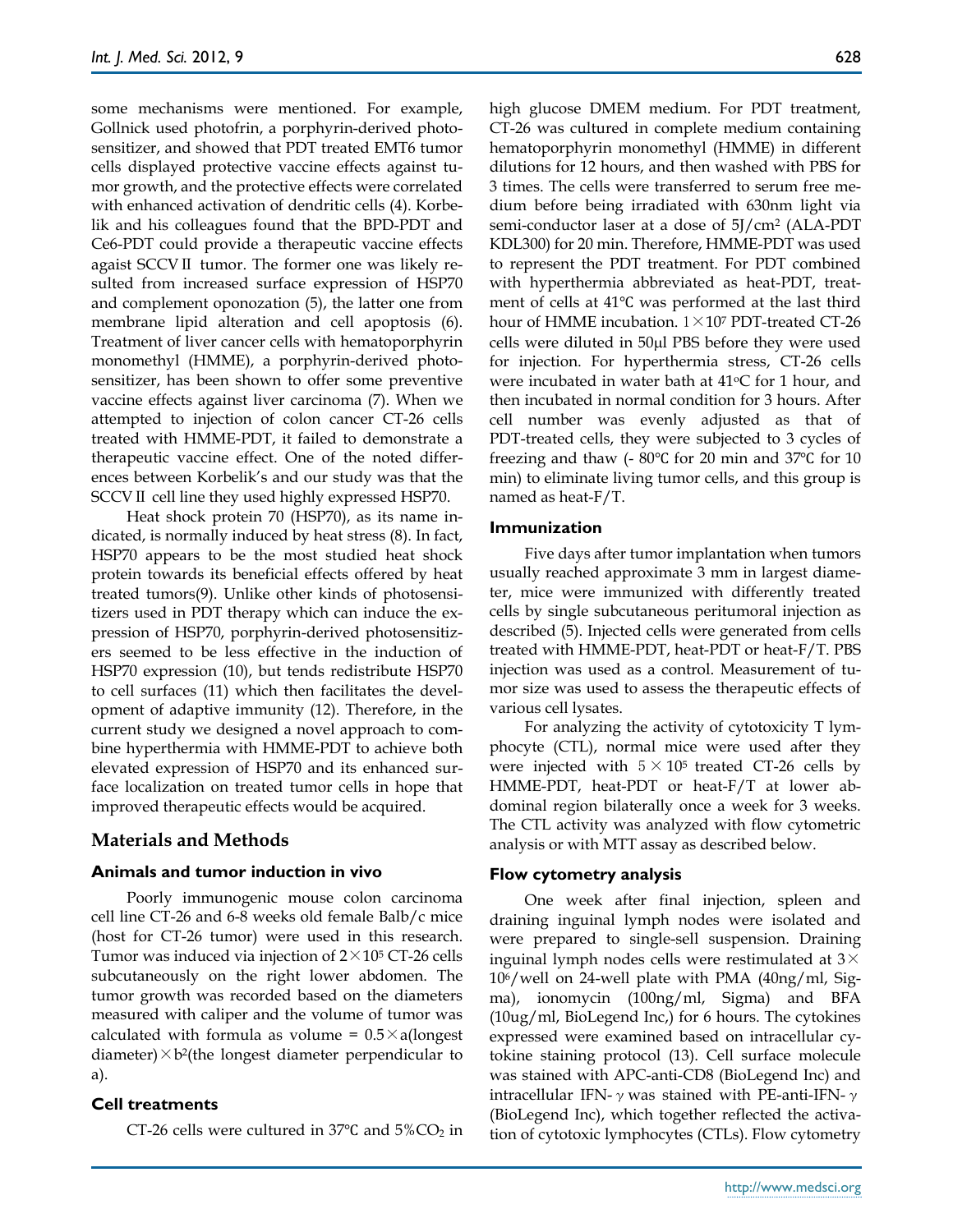was also used to analyze the expression of HSP70 on the cell surfaces (BioLegend Inc). Same class of antibody conjugated with same kind of fluorescence was used in all flow cytometry analysis as isotype control.

#### **MTT assay**

Splenocyte suspension generated as above was analyzed for cytolytic effects by 3-(4,5-Dimethylthiazol-2-yl)-2,5-diphenyltetrazolium bromide assay (MTT), and splentocye from normal mice were used as control. Briefly, CT-26 target cells were incubated with splenocytes in various ratios (1:10, 1:50 and 1:100) for 72 hours in 96 wells plate. MTT was added at appropriate dilution after supernatant was discarded. After incubation for 4 hours, cells were retained and DMSO was used to dissolve the lipid-soluble MTT. Cell viability was detected by microplate reader at 495nm. The activation of cytotoxic lymphocytes was calculated by the formula CTL activation=(absorbance of treatment group - absorbance of control group)/absorbance of control group  $\times$ 100%. Background absorbance was subtracted from each reading. Additionally, MTT assay was also used to measure the viability of CT-26 after PDT treatment.

## **Western blot**

Total cell lysates of treated cell were extracted by protein extraction kit from Beyotime Inc (China) and separated by electrophoresis on a 10% polyacrylamide gel. The protein were then transferred to PVDF membrane and incubated for 2 hours in TBS containing 10% nonfat milk. After blocking, membranes were incubated with rabbit polyclonal antibody specific for HSP70 (CST Inc) followed by incubation of HRP conjugated goat anti-rabbit IgG. The resulted blots were analyzed by ECL detection system (ImageQuant LAS 4000). The supernatants of treated cells were also collected to measure HSP70 release by western blot analysis. The experiment was repeated for three times.

#### **Statistical analysis**

Data comparisons were done by Student's t test or one-way ANOVA analyses. Comparison with a difference of P < 0.05 was considered significant.

#### **Results**

## **HMME-PDT combined with hyperthermia treatment provided the most potent therapeutic effects against CT-26 growth**

We examined if HMME-PDT would offer therapeutic effects against colon cancer and if hyperthermia modified HMME-PDT, ie, heat-PDT, would enhance the therapeutic effects of HMME-PDT. As shown in **Figure 1**, when tumor-bearing mice that had been implanted with CT-26 cells for approximately one week before they were injected with differentially treated cells. HMME-PDT treatment showed no significant therapeutic effects in the inhibition of tumor growth compared to PBS injection control. Up to 18 days after treated cells injection, both heat-F/T and heat-PDT treatment induced a significant tumor growth inhibition than PBS and HMME-PDT treatment. More importantly, heat-PDT treatment elicited an even more vigorous inhibition on tumor growth than heat-F/T treatment. Therefore, our finding indicated that the therapeutic vaccine effects on colon cancer cell growth by haematoporphyrin monomethyl (HMME) photosensitizer can only be established in the presence of hyperthermia treatment.



**Fig 1. Heat-PDT provided the most potent therapeutic effect against CT-26 growth.** Mice were injected with 2×10<sup>5</sup> CT-26 cells subcutaneously. 5 days later when tumor started to appear, mice were immunized with 1×107 CT-26 cells treated with HMME-PDT, Heat-PDT and Heat-F/T as described in the Methods. Mice injected with PBS were used as control. Response to the therapeutic vaccine treatment was determined by tumor volume measurement as in Methods. Each group consisted of five mice. Significance test was performed by One-way ANOVA with \* representing comparison with PBS; ● with HMME-PDT and ◆ with Heat-F/T.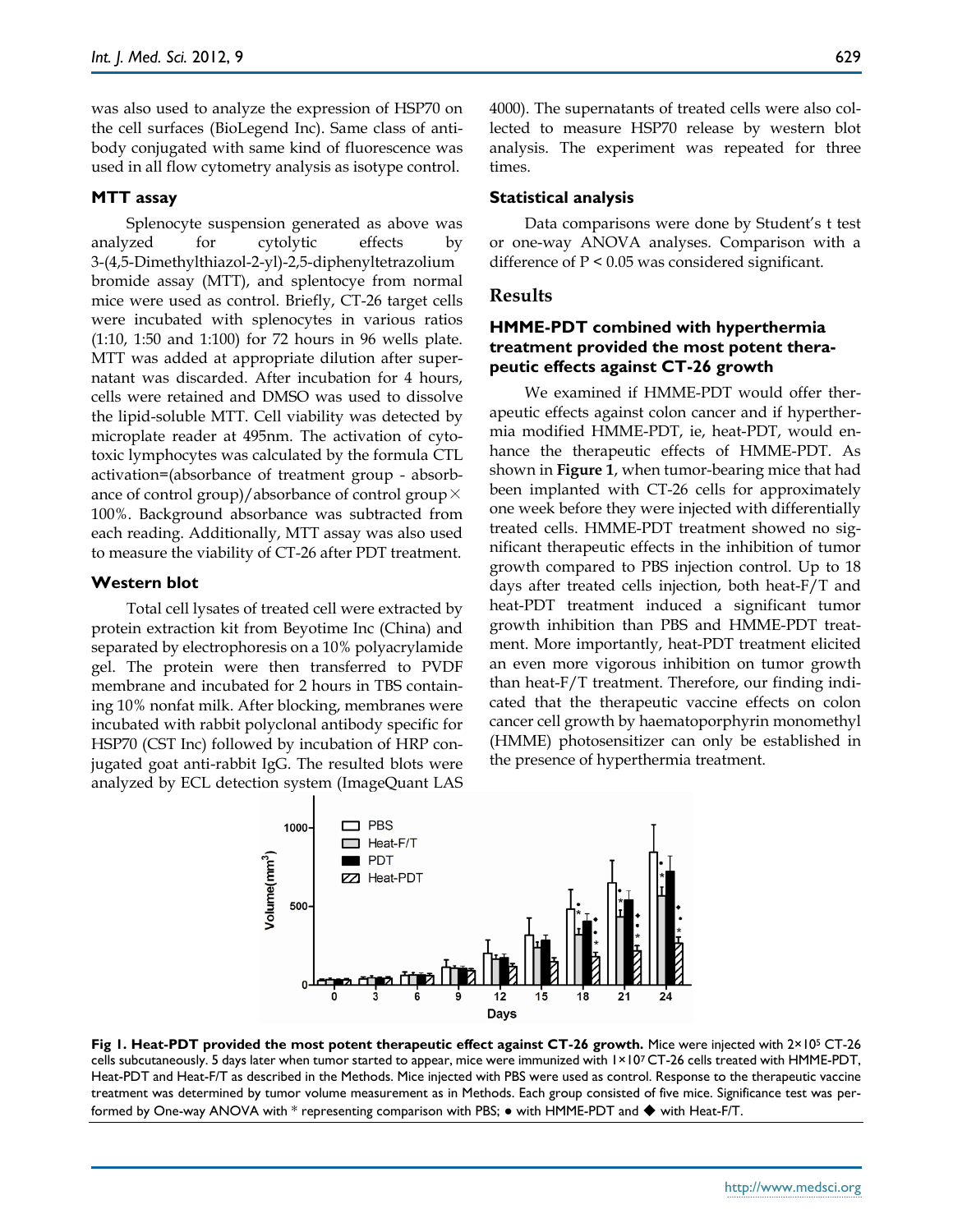## **HSP70 expression but not the presence of cell death was associated with the anti-tumor effects**

PDT has been shown to promote cell death at a dose-dependent manner and certain photosensitizers induce heat shock protein 70 (HSP70) expression in treated cells (10). Since these two parameters can both play important roles in initiating and boosting immunity, we examined if they contribute differently to the anti-tumor effects observed. When the irradiation condition of 5J/cm<sup>2</sup> for 20 minutes was applied, HMME-PDT induced cell death at a dose-dependent fashion as revealed by MTT assay (data not show). The induction of cell death was also consistent with the loss of  $\beta$ -actin detection when higher dose of HMME was applied to CT-26 cells (**Figure 2**). No significant expression of HSP70 was found in all the doses of HMME examined in PDT-treated cells (**Figure 2**).

To study the impact of hyperthermia on the induction of HSP70 in CT-26 cells, cells were incubated in various temperatures for 1 hour. We found that CT-26 cells exhibited low level of HSP70 expression at 37℃. And the level of expression was increased as temperature raised (**Figure 2**), reaching to peak value when the temperature reached 41℃. Taken together, these data demonstrated that the induction of HSP70

played a more relevant role in conferring the therapeutic anti-tumor vaccine effects comparing to the induction of cell death. However, the mechanisms on the supreme antitumor vaccine effect provided by heat-PDT remained to be determined.

## **HMME-PDT promoted the release and surface redistribution of HSP70 induced by hyperthermia**

Although HMME-PDT failed to induce the HSP70 expression in treated CT-26 cells (**Figure 2**), we examined if HMME-PDT is able to affect the release or the cell surface expression of HSP70. To detect the release of HSP70, the presence of HSP70 in the supernatants of treated cells was studied at 2 hours post irradiation by western blot analysis. As shown in **Figure 3**, HSP70 expression was up-regulated efficiently from cells heated at 41℃, and no HSP70 was found in the supernatants if heated cells were not subjected freezing and thaw treatment (**Figure 3,** lane 1). Furthermore, HMME-PDT treatment induced an elevated presence of HSP70 in the supernatants at a dose-dependent manner (**Figure 3**), corresponding to the cell death occurred. Therefore an enhanced release of HSP70 induced by HMME-PDT was likely a result of enhanced cell death, which could occur both in heat-PDT and heat-F/T.



**Fig 2. Hyperthermia but not HMME-PDT induced HSP70 expression on CT-26 effectively.** CT-26 cells were treated with different concentrations of HMME-PDT or cultured in different temperatures in water bath. Cell lysates were then generated to detect the expression of HSP70 with Western blot analysis. β-actin was detected for loading control. Data shown was a representative of 3 separately performed experiments.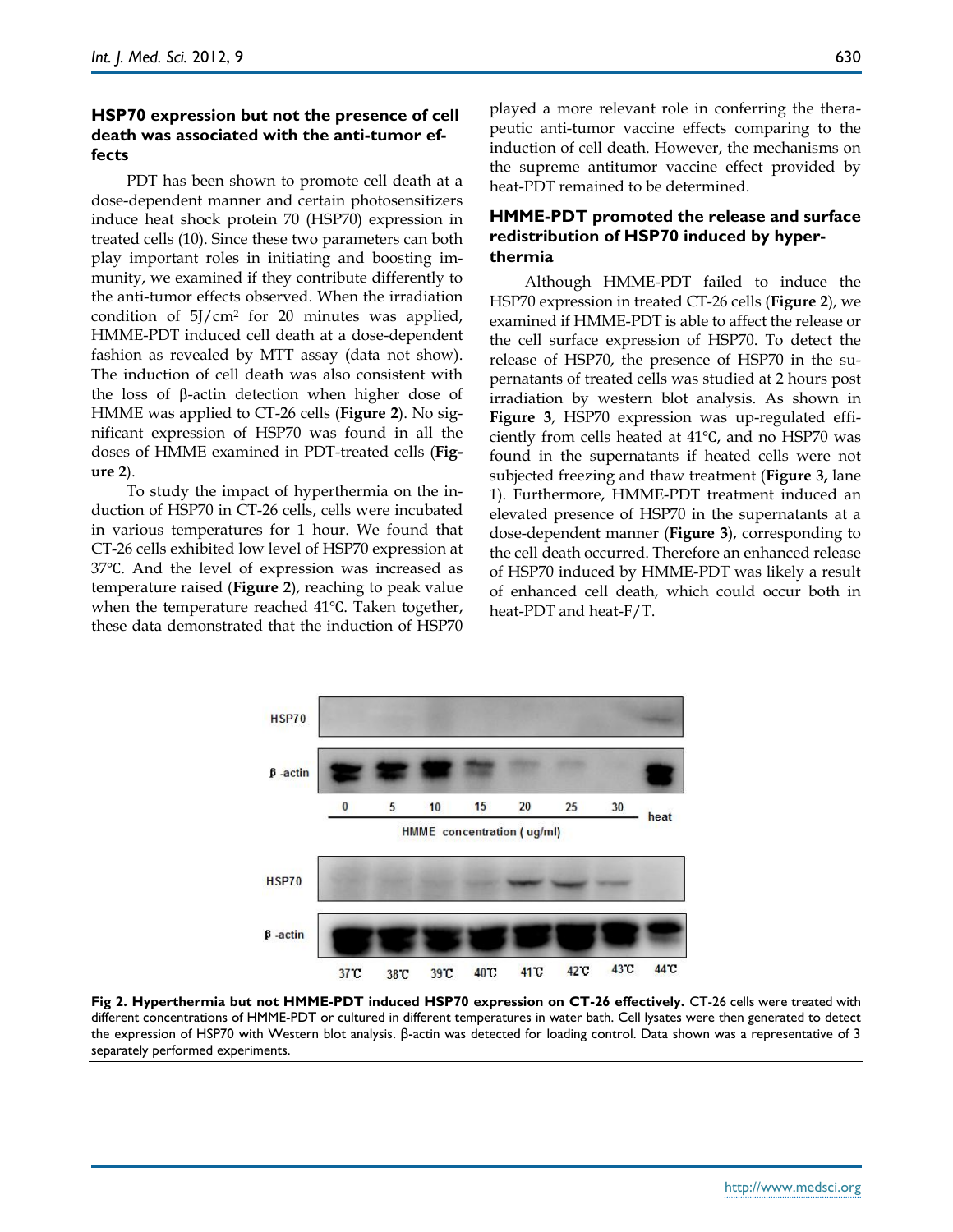

**Fig 3. HMME-PDT treatment led to enhanced presence of HSP70 in the supernatants**. 1×10<sup>6</sup> CT-26 cells grown in medium containing different concentrations of HMME were subjected to 41 treatment for 1h first to induce HSP70 expression. 500ul supernatants were collected 2 hours after irradiation treatment. HSP70 in the supernatants was analyzed on SDS-PAGE with loading volume around 20ul. Blots were probed with antibody to HSP70. Data shown was a repeat of 3 different experiments.

The migration of HSP70 to cell surfaces was analyzed by flow cytometric analysis. As shown in **Figure 4**, hyperthermia only promoted the surface migration of HSP70 slightly although it did induce the expression of this protein. In contrast, the percentage of surface HSP70 positive cells increased more significantly when CT-26 cells were treated with heat-PDT, indicating that HMME-PDT was able to promote the migration of HSP70 to the cell surfaces more efficiently than heat. Both low  $(10\mu g/ml)$  and high dose (30g/ml) of HMME demonstrated this effect. No HSP70-positive cells were detected if cells were treated with HMME-PDT alone. Altogether, it is demonstrated that HMME-PDT could more efficiently promote the surface migration of HSP70 comparing to hyperthermia treatment, suggesting that the surface presence of HSP70 may exert more critical effect in the induction of anti-tumor response.



**Fig 4. HMME-PDT enhanced HSP70 surface expression in CT-26.** CT-26 cells were treated similarly as in Fig 3 with 10ug/ml HMME as low dose and 30ug/ml as high dose. Cells without any treatment or with hyperthermia treatment alone were also examined. After irradiation, cells were stained with alexfluro488-conjugated goat anti-HSP70 antibody and analyzed by flow cytometry. Significance test was performed by one way ANOVA test with \* representing comparison with no treatment control.

#### **Heat-PDT promoted CTL activation**

To further evaluate the most potent antitumor feature offered by heat-PDT treatment, activation of CD8 T cells was measured from mice injected with the cells treated by HMME-PDT, heat-F/T or heat-PDT. Mice treated with cells of heat-PDT, higher proportion of activated CD8 T cells in the draining inguinal lymph node were found when CTL was measured by the ability of IFN- $\gamma$  production from CD8 T cells (**Figure 5a**). Similar finding was also obtained when CTL activities were measured by MTT assay (**Figure 5b**). It is indicated that this combination-based vaccine could elicit the most effective cytotoxic lymphocytes activation, corresponding well with their most potent anti-tumor therapeutic vaccine effects.

## **Discussion**

Photodynamic therapy (PDT) is regarded as a promising therapy partly due to its reported capabilities of rapid recruitment and activation of immune cells, which in turn facilitate the development of anti-tumor adaptive immunity (14). In fact, PDT-treated tumor cells were shown to be effective in both preventive (4) and therapeutic (5) vaccines. However, in our research, no anti-tumor effect was found when cells were only treated by HMME-PDT. Two possible causes might account for this difference. SCCVⅡ cell line investigated in Gollnick's research was a breast carcinoma that expresses high level of HSP70. However, the colon cancer cell line CT-26 used in our study expresses low level of HSP70 (**Figure 3**). On the other hand, Ce6 photosensitizers used in Korbelik's research was able to induce raised HSP70 protein expression, which might contribute to its application in vaccine generation (15). However, the HMME photosensitizer used in our research failed to demonstrate this effect by itself independent of dosage. It is not known yet if the differences in their ability to induce the protein expression of HSP70 between HMME and Ce6 were due to its different subcellular locations, ie, HMME is mainly distributed in Golgi body, ER, mitochondria and lysosome (16), while ce6 is mainly found in lysosome and plasma membrane (17).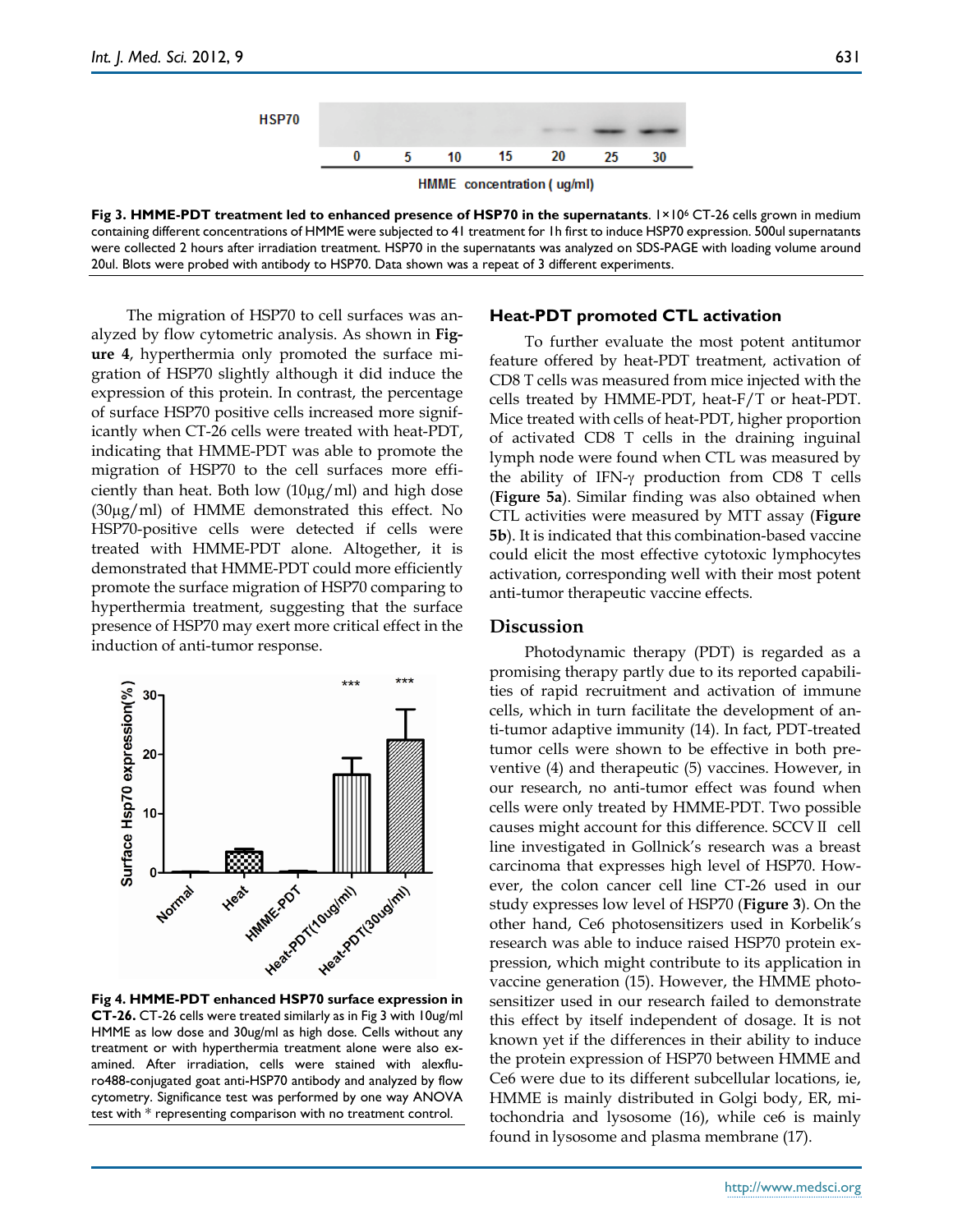

**Fig 5. Heat-PDT induced the CTL response most effectively.** Normal Balb/c mice were injected with 5×10<sup>5</sup> cells treated with HMME-PDT, Heat-F/T and Heat-PDT as described in the Methods. 7 days after immunization, draining inquinal lymph node cells (a) were analyzed for the induction of CTL responses by measuring the percentage of CD8+ cells capable of producing IFN- $\gamma$  by FACS analysis, and splenocytes(b) were analyzed by MTT assay. FACS image was a representative image from one animal; the combined results from 5 mice were shown in dot graph. The MTT results were the mean value of 5 different mice. Significance was tested by one way ANOVA test with \* representing comparison with HMME-PDT and  $#$  with Heat-F/T with p value of  $< 0.05$ .

Cell death resistance and immune evasion are two important interrelated factors in tumor cell growth and metastasis (18, 19). Recently the name of immunogenic cell death was coined to define the cell death that reaches to a level which can induce both innate and adaptive immunity effectively irrespective of the form of cell death (20). Therefore, certain level of cell death is a critical endogenous alarm signal for immune system. In our study, however, although significant amount of cell death is indeed induced by HMME-PDT, no immune activation was observed. This may indicate that the quality of cell death is more relevant to the activation of immune response. Indeed, uric acid, HMGB-1, ATP, heat shock proteins and many others have been reported as effective inducing molecules for immune reaction, collectively called damaged associated molecular patterns (DAMPs). Thus, based on our study and published

studies by others (21, 22), we predicted that the failure of offering productive activation of anti-tumor CTL response by cells treated with HMME-PDT is not due to lack of cell death, but a result of lack of HSP70 induction.

HSP70 is originally known as a chaperon protein (23). But it was also a critical DAMP. It can interact with natural killer (NK) cells and promote their activation (24). The presence of HSPs on the surface of cells can prevent the recognition of inhibitory receptor complex CD94/NKG2A on NK cells with its MHC class I ligands, facilitating to activation of NK cell and killing of HSP-positive tumor target cells (25). HSP70 also interacts with pattern-recognition receptors (PRR) on antigen-presenting cells like TLR-4, CD91, LOX-1 and CD40 to promote the release of released pro-inflammatory cytokines through the activation of NF-κB pathway (26, 27). Additionally, HSPs including HSP70 have been found to be important in the induction of cross-presentation of extracellular antigens to evoke CTL response (28). Our finding that injection of extracellular cell-associated antigens were ale to induce CTL responses appeared to indicate that the cross-presentation by extracellular antigens may be largely dependent on the presence of surface HSP70.

Like all the heat shock proteins, HSP70 is an intracellular protein without signal peptide, which thus is usually not secreted. In this case, HSP70 can be released as a result of cell death (21). Alternatively, HSP70 also can be release through though an endolysosomal compartment, which was similar to one used by IL- $\beta$  that without out a signal peptide (29). In our results, the release of HSP70 was increased while HMME concentration was raised and more cell death was induced. On the other hand, cells were induced to express HSP70 by hyperthermia treatment without induction of cell death, no HSP70 release was detected (Figure4). Thus, the elevated releasing of HSP70 found in HMME-PDT treated cells was more likely resulted from cell death pathway. Concerning membrane localization of HSP70, the mechanisms are not clear. It was reported that lesions in the membrane of PDT-treated cells caused the inner membrane to be flopped outward and exposed the HSP70 with proteins or lipids lining the inner leaflet of on to the plasma membrane (30, 31). Furthermore, it was thought that surface localized HSPs might have a role in their efforts to stabilize damaged membranes and preserve their integrity under the oxidative stress (32). We are not certain how HMME-PDT is able to promote the membrane localization of HSP70 at present. It could be a result of HMME-PDT induced cell damages as well, since more cell surface HSP70 was